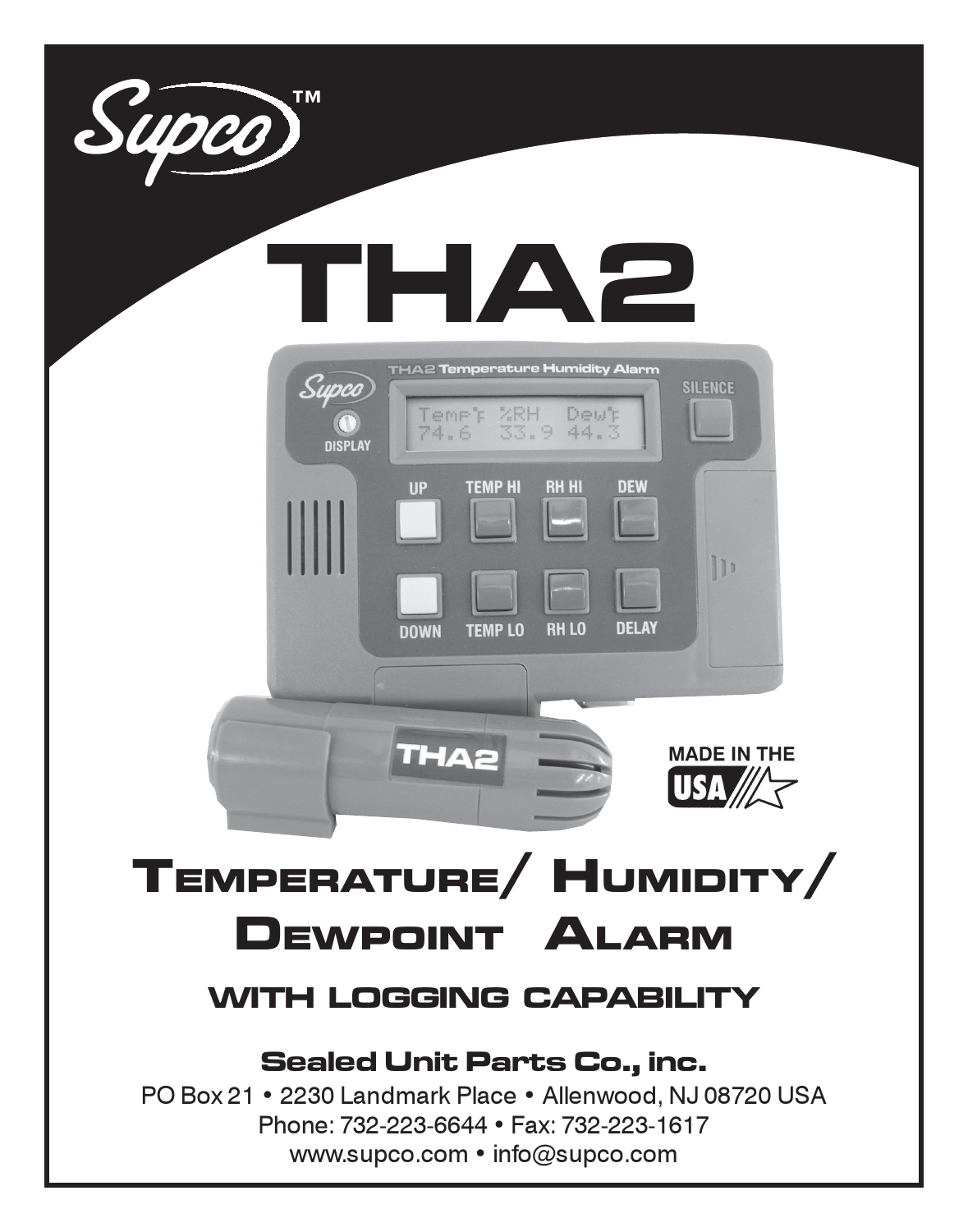## **Introduction.**

The **THA2** is a multi-function product that monitors Temperature, Humidity and Dew Point, provides alarms for out of range conditions, and continuously logs data. It consists of a base unit with an easy to read display, and a remote sensor probe that can support cable lengths of up to 300 feet. The unit comes with a 15 feet sensor cable.

The alarm function monitors the temperature, humidity, and dew point once every second. If any of the readings reach an alarm threshold, the unit generates an alarm by turning on a beeper and a dry contact relay. The relay can be connected to a telephone dialer, light, or a bell. The delayed alarm feature can reduce false alarms, by ignoring short duration alarm conditions. The unit will also generate and alarm on probe failure.

The logger function records the temperature humidity and dew point into internal non-volatile memory at a user specified interval. The recording is performed continuously after the unit is turned on. No computer setup is necessary to start logging, and all logging settings can be viewed or changed through the front panel functions. When the internal memory becomes full, the recording rolls over, overwriting the oldest recorded data. For a 2 minute recording rate, this provides the user with an 11 day history of the temperature, humidity, and dew point data. This data can then be reviewed with PC software provided with the unit.

All the operating settings of the THA2 can be changed from the front panel, without the need for a computer. The two line display provides an easy to read means of viewing, or changing settings according to the user's requirements. The unit will simultaneously support review of logged data on a computer, while continuously recording new data.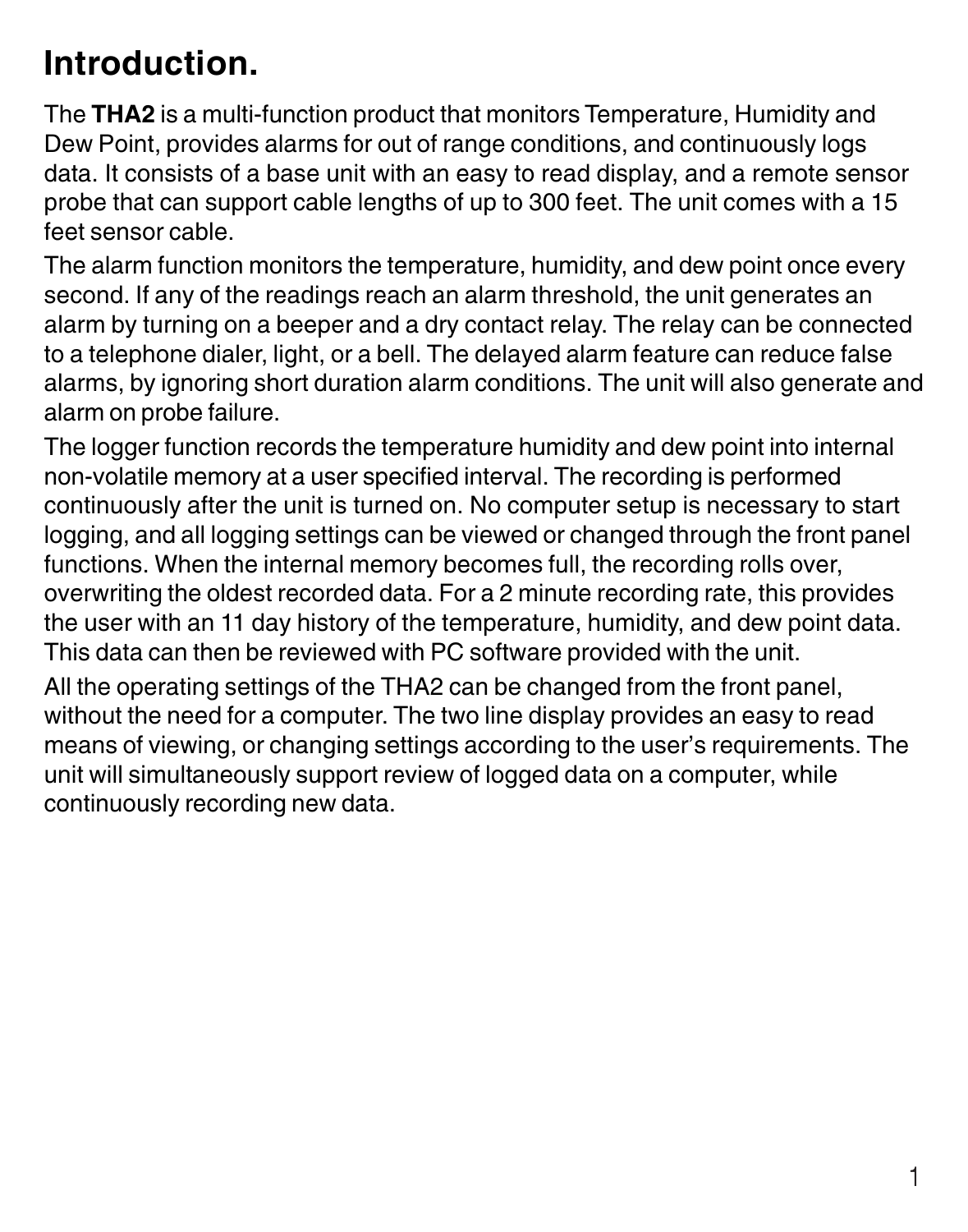## **Front Panel Operation**



### **The Display**

During normal operation the display shows the temperature, humidity and dew point on the bottom line. When either measurement is within the alarm threshold, the value flashes. To adjust the display contrast, turn the contrast knob clockwise (right) for the increased contrast, and counter-clockwise (left) to reduce the contrast. The display periodically shows additional status information such as date and time, battery backup operation, battery low condition (during battery backup operation), and sensor failure.

#### **Viewing and Modifying Current Alarm Thresholds**

To view the current alarm or delay settings, press and hold the corresponding button. For instance to view the temperature high alarm, press and hold the **TEMP HI** button.

To modify an alarm threshold or alarm delay, press and hold the corresponding button. While continuing to press the button, press the **UP** button to increase the value, or **DOWN** button to decrease the value. Note, the **UP** and **DOWN** buttons are only active if the alarm modification function is unlocked in the setup menu.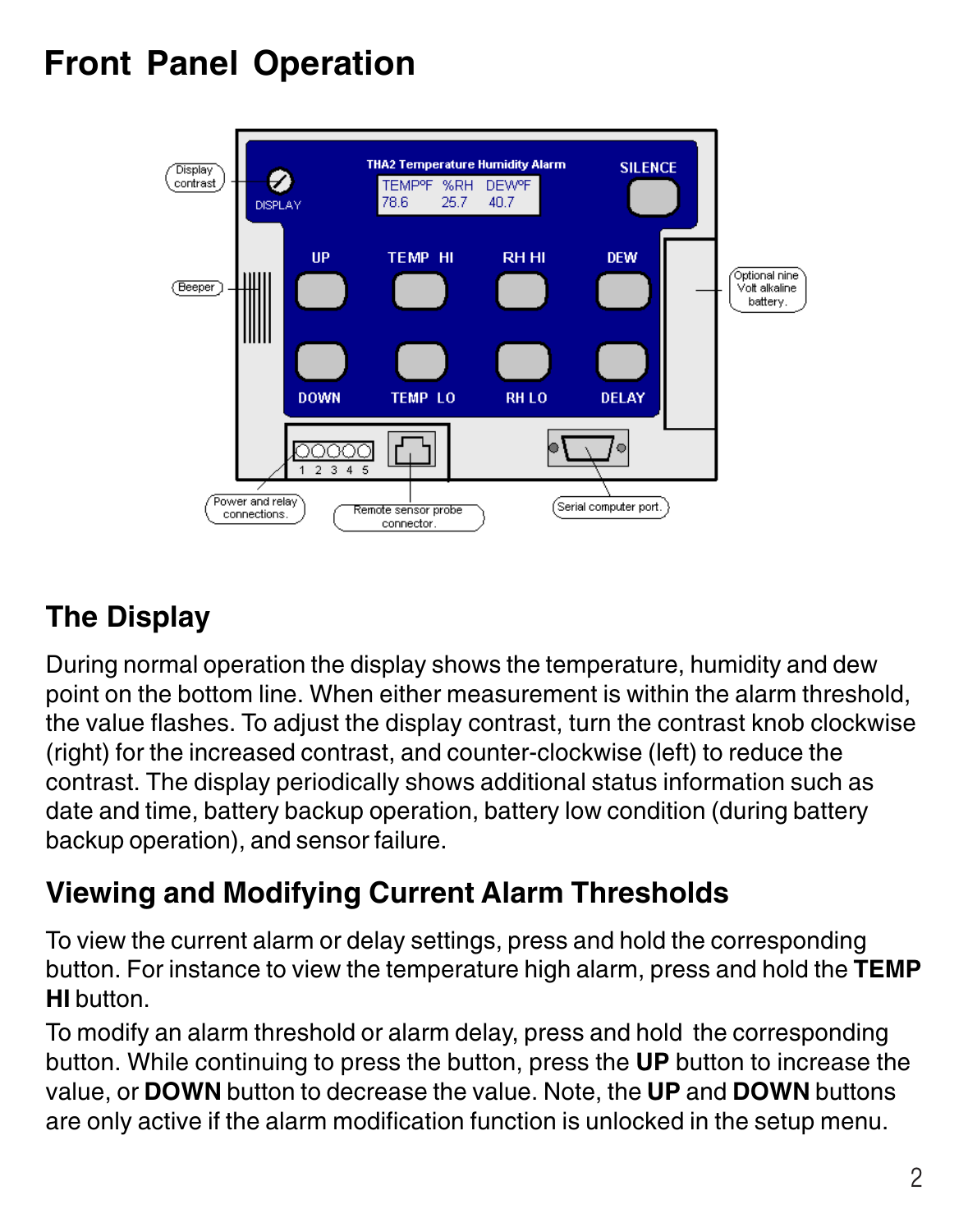### **Silencing an Active Alarm**

If an alarm is active, the **SILENCE** button will silence the beeper and deactivate the relay. If the **SILENCE** button is pressed while there is no alarm, it has no effect on the beeper operation. The Silence alarm function is only active during the current alarm occurrence. Once the alarm condition is over and the unit returns to the normal (non alarm) operation, the silence alarm function is automatically deactivated.

## Power and Relay Connections.

The **THA2** has a 5 contact, screw type terminal block for power and relay connections. The relay is located behind the gray door located in the lower left of the front panel. The first two contacts are for power, and the remaining three contacts for the relay. The relay supplied is capable of switching 5A at 250 VAC max. Terminal 1 is on the left and terminal 5 is on the right.



| <b>Contact</b> | <b>Function</b>                                                                |
|----------------|--------------------------------------------------------------------------------|
| $1$ and 2      | 12 to 24 volts AC or DC power input. These contacts do not<br>have a polarity. |
| 3              | Relay Contact, Normally Closed (N.C.)                                          |
| 14             | Relay Contact, Common.                                                         |
| 15             | Relay Contact, Normally Open (N.O.)                                            |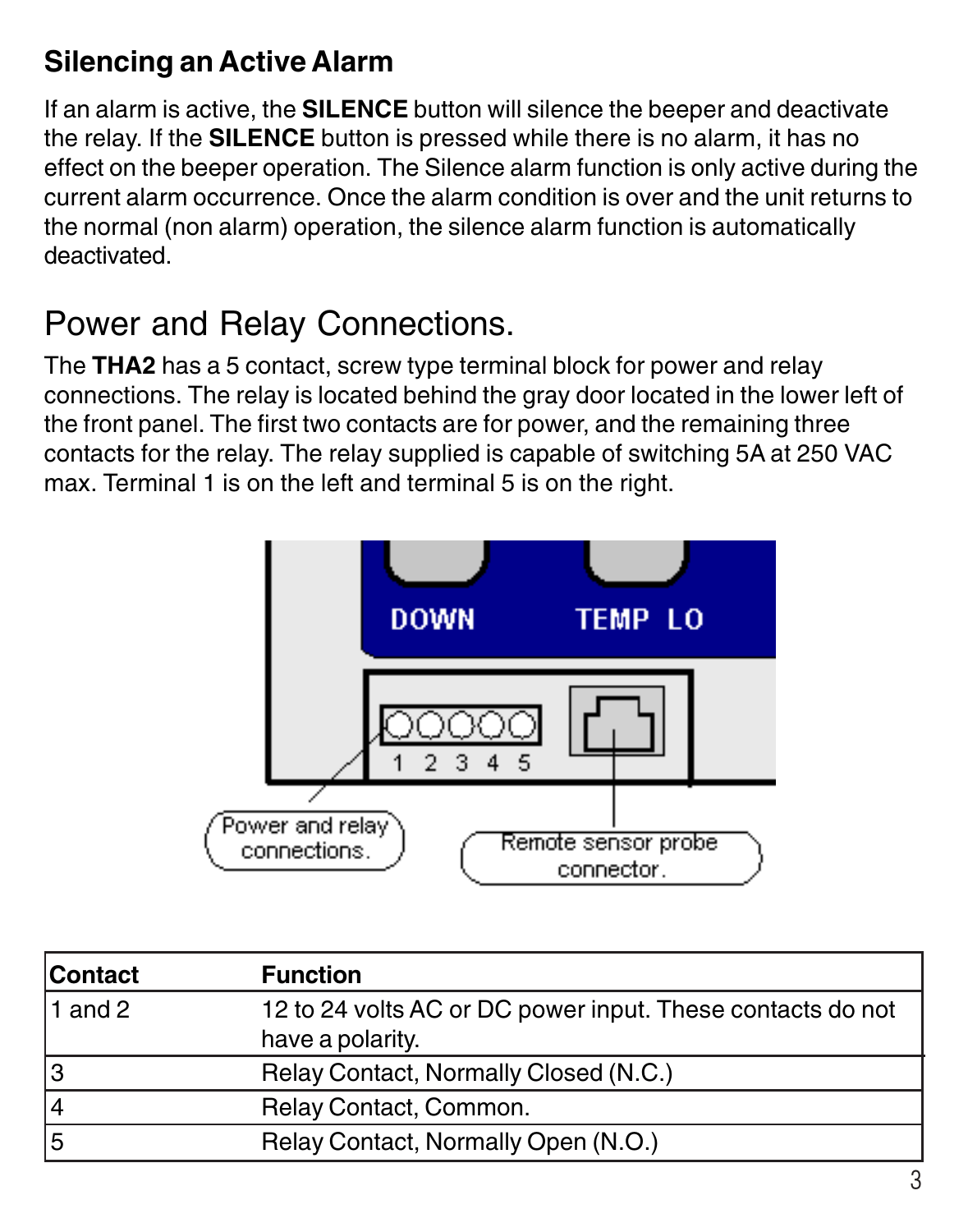## **Alarms**

#### **An alarm is active when two conditions are met:**

- 1. A measurement has reached one of the high or low alarms limits. The measurement that has reached its limit will then flash on the display.
- 2. When the first condition has been reached, and the delay time has ended, the beeper will turn on, and the relay will close.

## **Alarm Delay**

The **DELAY** button provides the user with the ability to make sure that an alarm condition has been present for a minimum period of time. The time period can range from no delay, to two hours. The use of delay can reduce or eliminate the occurrence of false alarms. The user needs to carefully consider their application in order to achieve the best results. There are nine delay settings:

#### **Delay Settings**

- No delay
- 10 seconds
- 1 Minute
- 20 Minutes
- 30 minutes
- 1 Hour
- 90 Minutes
- 2 Hours

### **Dew Point (Condensation) Alarm**

The Dew Point Alarm alerts the user when condensation is imminent. Condensation occurs when the ambient temperature drops to the dew point temperature. The dew point alarm becomes active when the ambient temperature has dropped to within a user specified threshold of the Dew Point temperature. To understand this, reference the graph below.

The Dew Point Alarm was set to 6°F. As the dew point temperature approaches the ambient temperature, the danger of condensation increases. When the dew point is within 6°F from the ambient temperature (dew point is 64°F while the ambient temperature is 70°F), the dew point alarm is activated, alerting the user that condensation is very likely. Condensation finally occurs when the dew point temperature and the ambient temperature are the same — 70°F. This also means that the relative humidity is now 100%RH.  $4\overline{4}$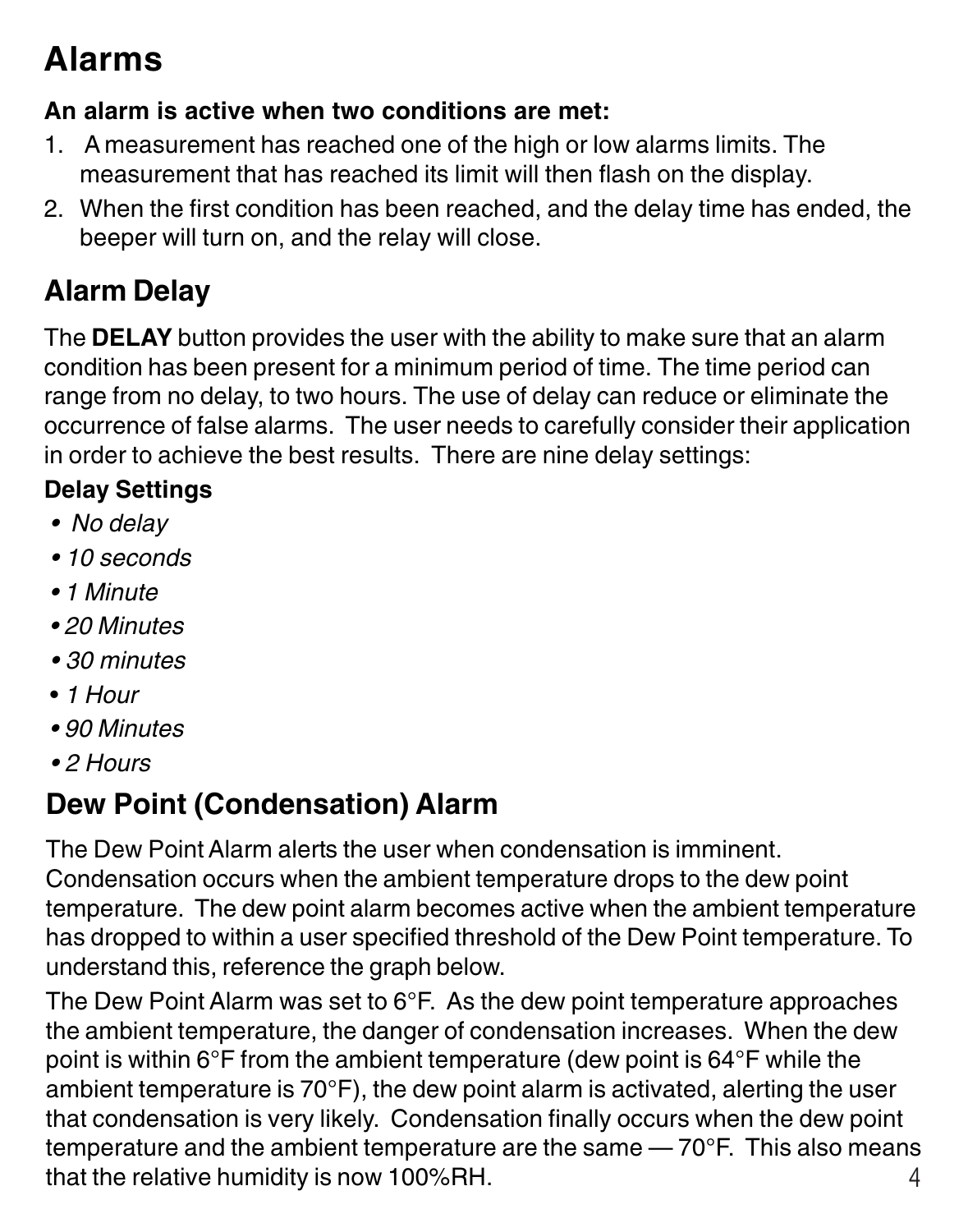

Time

### **Disabling Alarms**

You can disable any high or low alarm by setting the threshold to its maximum or minimum value:

- To disable the low temperature alarm, set the **TEMP LO** threshold to 40°F (-40°C).
- To disable the low humidity alarm set the **HUM LO** threshold to 0 %RH.
- To disable the high temperature alarm, set the T**EMP HI** threshold to 140°F  $(60^{\circ}C)$ .
- To disable the high humidity alarm, set the **HUM HI** threshold to 100 %RH.
- To disable the dew point (condensation) alarm, set the **DEW** threshold to 0°F or 0°C.

An alarm will always occur when condensation occurs (100%RH, or the Dew Point is equal to the ambient temperature). 5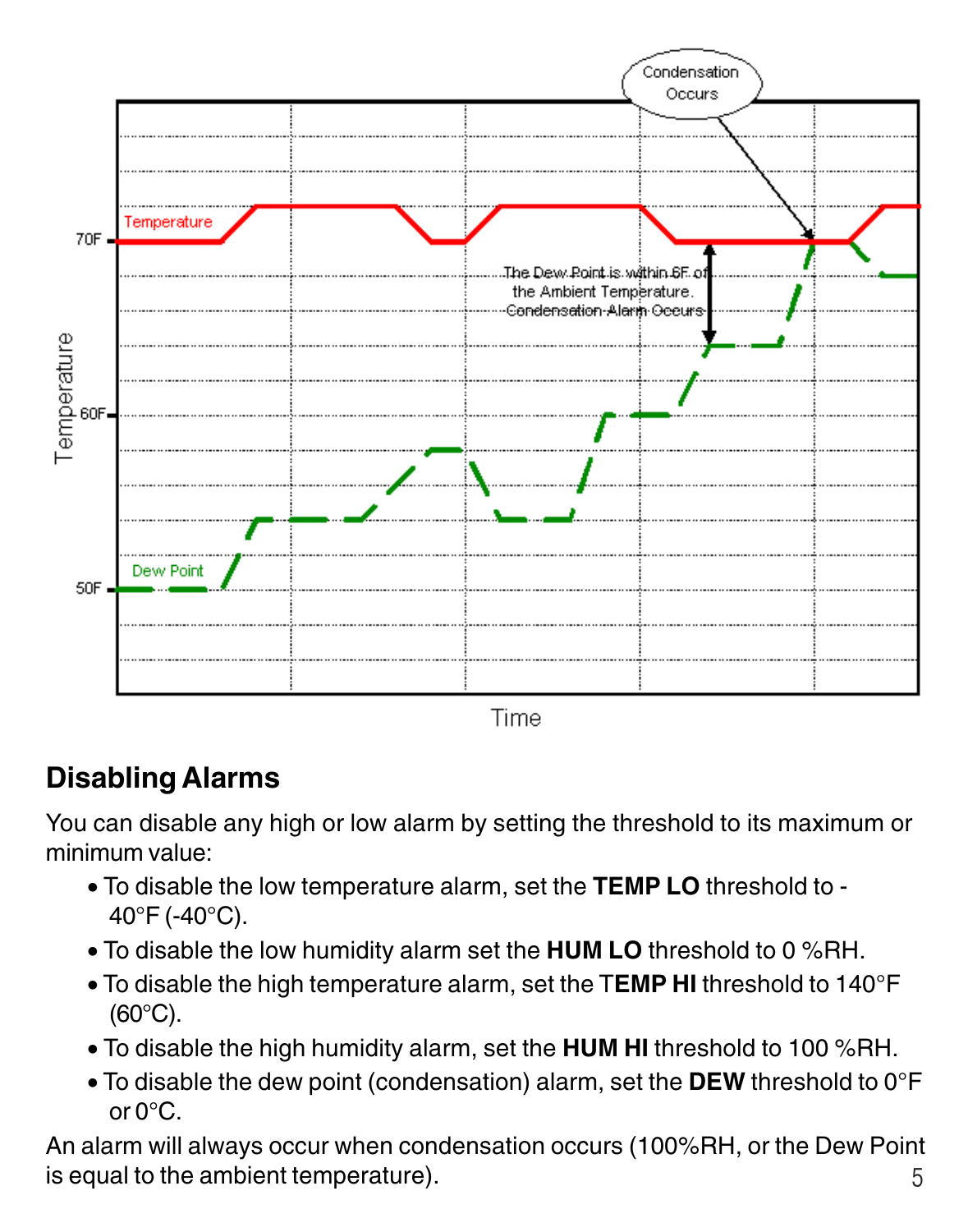## **Setup Menu**

The setup menu allows the user to modify settings that do not need to be changed very often. To enter the setup menu, press and hold the **UP** and **DOWN** buttons at the same time, for about three seconds.

Once the menu comes up, use the **UP** or **DOWN** buttons to move between menu entries, and use the **TEMP HI** button to select an item to view, or change. After the entry has been selected, the **TEMP HI**

button is used to"enter" the data. To exit setup, the user can scroll to the Exit entry and press **TEMP HI**, or press the **DELAY** button for a quick exit. There are nine entries in the setup menu:

#### **Setup Menu**

- Set Time
- Set Date
- Sampling Rates
- Units
- Alarm Buttons
- Calibrate Probe
- Time Format
- Date Format
- Exit
- Set Time Sets the current time of day. Press **UP** or **DOWN** to change the hours, and press **TEMP HI** to move to the minutes field. Pressing **TEMP HI** on the minutes field sets the time and returns to the setup menu. **TEMP LO** button can be used to move backwards from the minutes field to the hours field.
- Set Date Sets the current date. Press **UP** or **DOWN** to change the values, and press **TEMP HI** to move to the next field, and **TEMP LO** to move to the previous field. Pressing **TEMP HI** on the year field sets the date and returns to the setup menu.
- Sampling Rates Sets the sampling rate for the data logger function of the THA2. On entry, the display shows the current sampling rate, and how much data history this sampling rate provides. Press **UP** or **DOWN** to change the sampling rate and **TEMP HI** when done. The twelve sampling rates are: <sup>6</sup>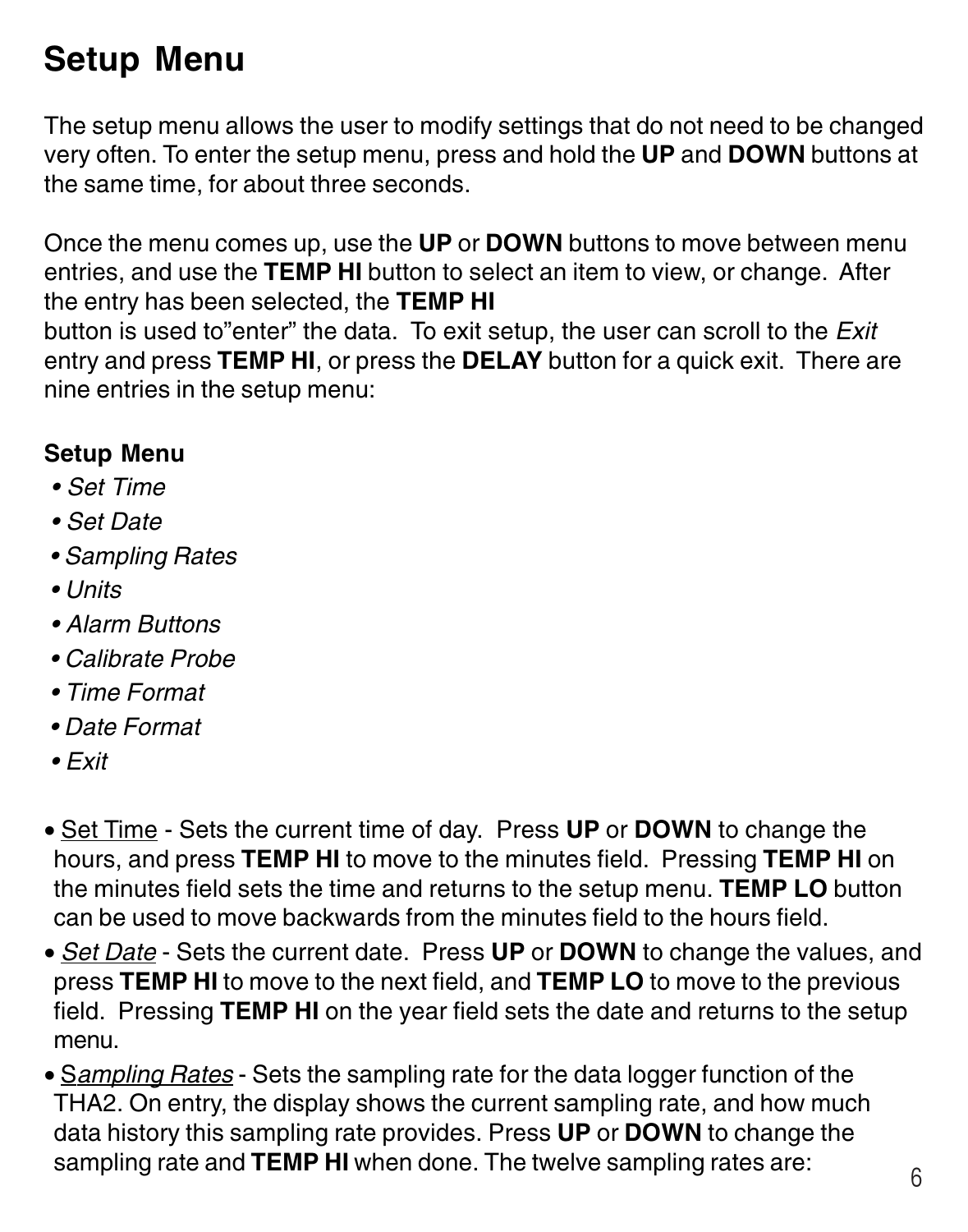| <b>Sampling Rate</b>               | <b>Data History Length</b> |
|------------------------------------|----------------------------|
| Second                             | 2 Hours, 15 Minutes        |
| 2<br>Seconds                       | 4 Hours, 30 Minutes        |
| 5<br>Seconds                       | 11.5 Hours, 30 Minutes     |
| 10 Seconds                         | 23 Hours                   |
| 20 Seconds                         | 46 Hours                   |
| 30 Seconds                         | 2.4 Days                   |
| Minute<br>1                        | 5.7 Days                   |
| Minutes (default)<br>$\mathcal{L}$ | 11 Days                    |
| 5 Minutes                          | <i>28 Days</i>             |
| 10 Minutes                         | 56 Days                    |
| 15 Minutes                         | 85 Days                    |
| 30 Minutes                         | 170 Days                   |

- **Units**  Allows the user to set the display format to °F or °C for all temperature and dew point measurements. Press **UP** or **DOWN** to choose the units. Press **TEMP HI** when done
- • **Alarm Buttons** The alarm buttons can be used for both viewing and changing alarm limits. To prevent accidental changes the alarm buttons can be "locked", so that alarms can only be viewed, but not changed. This prevents accidental changing of alarm values during normal use. Use **UP** or **DOWN** to select Unlocked or Locked. Press **TEMP HI** when done.
- **Calibrate Probe** The user can adjust the temperature and humidity readings to match external references. To start calibration, select the Calibrate Probe option by pressing **TEMP HI**. The display will show Calib. Temp? No. Use **UP** to change to YES, and then press **TEMP HI.** The display shows the temperature and current offset. Now, the user can press **UP** and **DOWN** to adjust the temperature in 0.1 degree steps. The temperature can be calibrated +/- 4 °F or °C degrees. Press **TEMP HI** when done. Humidity is calibrated in the same way. To Turn off the calibration for temperature of humidity, set the offset to zero.
- **Date Format** There are three formats available: MM/DD/YY, DD/MM/YY, or DD.MM.YY. Use **UP** or **DOWN** to select the format, and then press **TEMP HI** when done.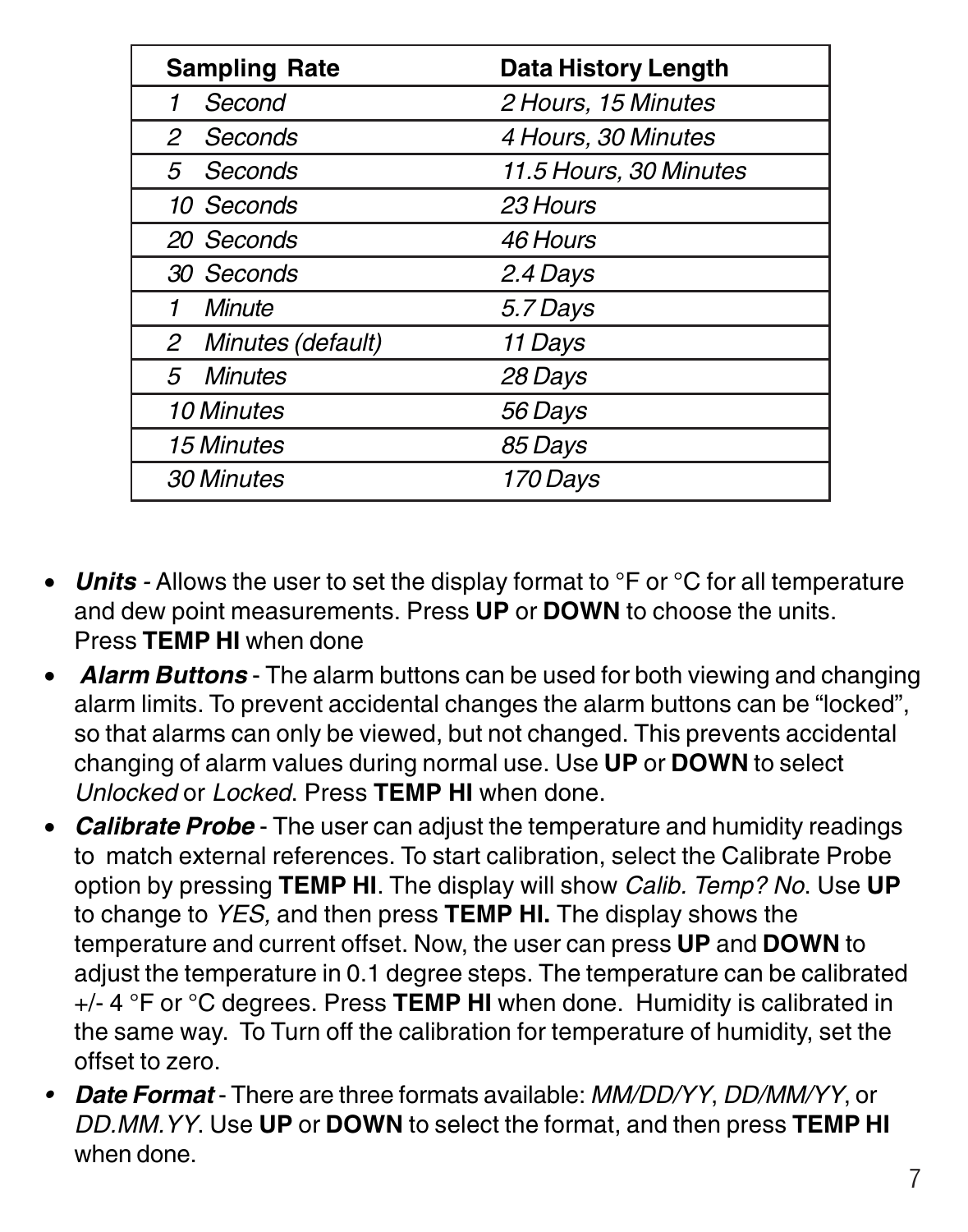- **Time Format** The user can select 12 hour or 24 hour clock format for the display. Use **UP** or **DOWN** to select the format, and then press **TEMP HI** when done.
- **Exit** Press **TEMP HI** to exit the setup menu.

## **Battery Operation**

The **THA2** will work from a wide variety of power sources. It can operate from 12V to 24V AC or DC source. Battery backup will provide 35 hours of continued operation with a 9V alkaline battery. **This battery should be changed after every power failure**. During a power outage, the message Battery Backup! will flash every several seconds.

During a power failure, the unit will continue normal operation except during an alarm. When the alarm becomes active, the relay will close for only thirty seconds to conserve battery power.

## **Specifications**

Standalone front panel operation, with user lockout for security. PC software is provided with the unit for viewing data history.

| <b>Sensor Probe</b>                |                                                 |
|------------------------------------|-------------------------------------------------|
| <b>Operating Temperature Range</b> | -40F° to 140°F (-40°C to 60°C)                  |
| Operating Humidity Range           | 0 to 95 %RH, non condensing                     |
| Temperature Accuracy               | +/- $2^{\circ}F$ (+/- 1 $^{\circ}C$ )           |
| Temperature Resolution             | 0.1 °F or 0.1 °C                                |
| Humidity Accuracy                  | $+/-2$ %RH                                      |
| Humidity Resolution                | $0.1%$ RH                                       |
| Calibration                        | User calibration for Temperature and Humidity   |
| l Dimensions                       | 3.8 inches length with a diameter of 1.1 inches |
| Weight                             | 0.9 oz.                                         |
| Cable Length                       | Comes with 15ft cable. Can be extended to       |
|                                    | 300 ft. maximum.                                |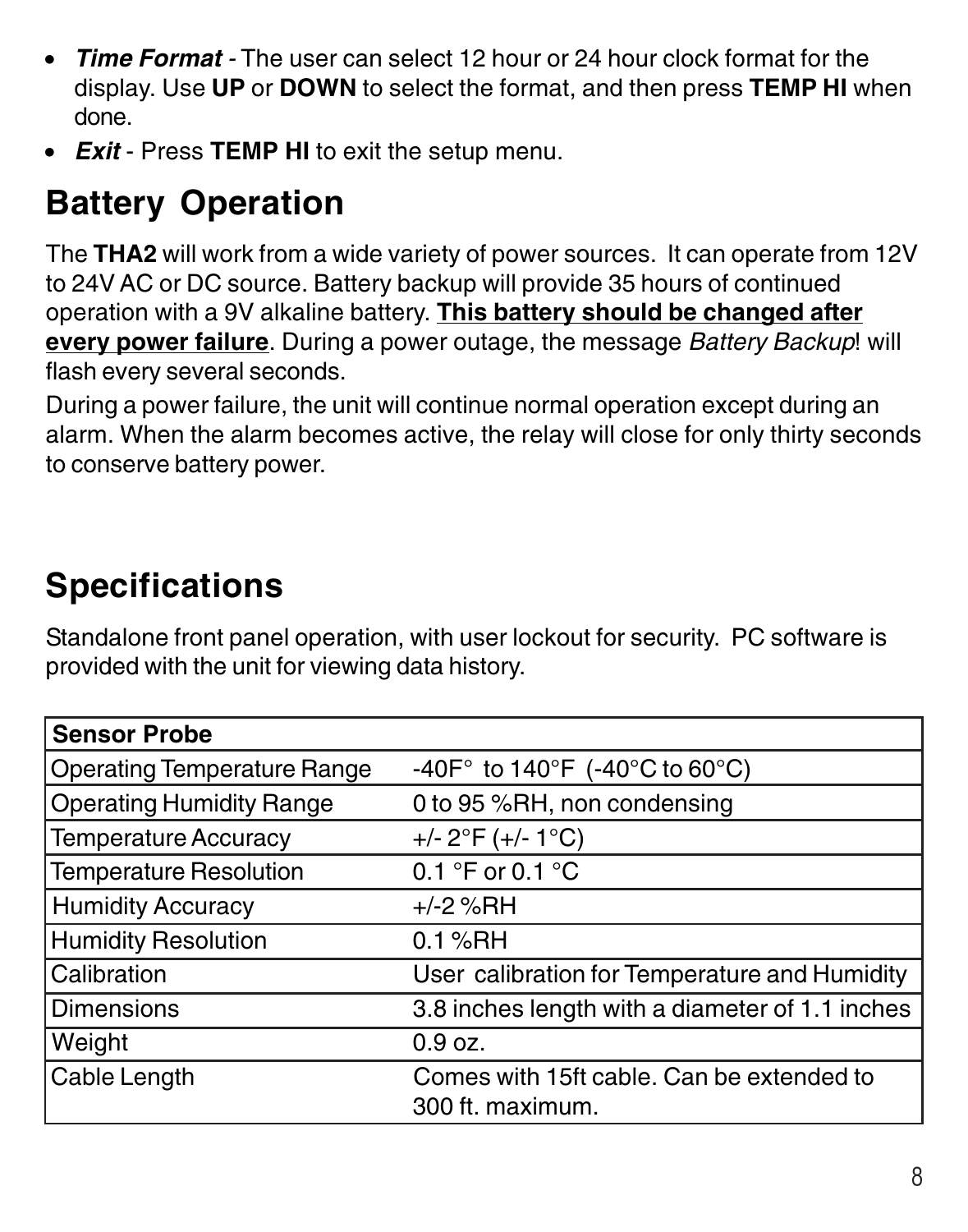| <b>Base unit</b>                        |                                                                |  |
|-----------------------------------------|----------------------------------------------------------------|--|
| <b>Operating Temperature Range</b>      | +32°F to 130°F (0°C to +54°C)                                  |  |
| Storage Temperature                     | 0°F to 130°F (-18°C to +54°C)                                  |  |
| <b>Operating Humidity</b>               | 0 %RH to 95 %RH, non condensing *                              |  |
| Power Source                            | 12V to 24 VAC/VDC, 0.78W alarm active                          |  |
| Battery backup                          | 9V alkaline battery for 35 hours operation                     |  |
|                                         | during power outage                                            |  |
| Clock battery                           | CR2032, 10 years typical                                       |  |
| Relay                                   | N.O and N.C. dry contact 5A 250V, resistive                    |  |
|                                         | load                                                           |  |
| <b>Dimensions</b>                       | 5.5" x 4.5" x 1.6"                                             |  |
| Weight (without battery backup) 8.6 oz. |                                                                |  |
| <b>Alarm Specifications</b>             |                                                                |  |
| Temperature Alarm                       | High and Low Temperature and Humidity                          |  |
|                                         | alarms.                                                        |  |
| Condensation alarm                      |                                                                |  |
| <b>Alarm Delay</b>                      | User selectable, up to 2 hours                                 |  |
| Alarm Indication                        | Audio, Visual and a relay for remote alarm<br>and phone dialer |  |
| <b>Logging Specifications</b>           |                                                                |  |
| Sample Rate                             | 1 second to 30 minutes.                                        |  |
| Data history storage                    | 2 hours to 170 days, depending on the                          |  |
|                                         | sample rate                                                    |  |
| Memory capacity                         | 8150 samples for Temperature, Humidity, and<br>Dew Point       |  |

**\* The sensor probe is not designed for continuous exposure to high humidity or caustic and or corrosive chemicals such as, but not limited to concrete or chlorine**.